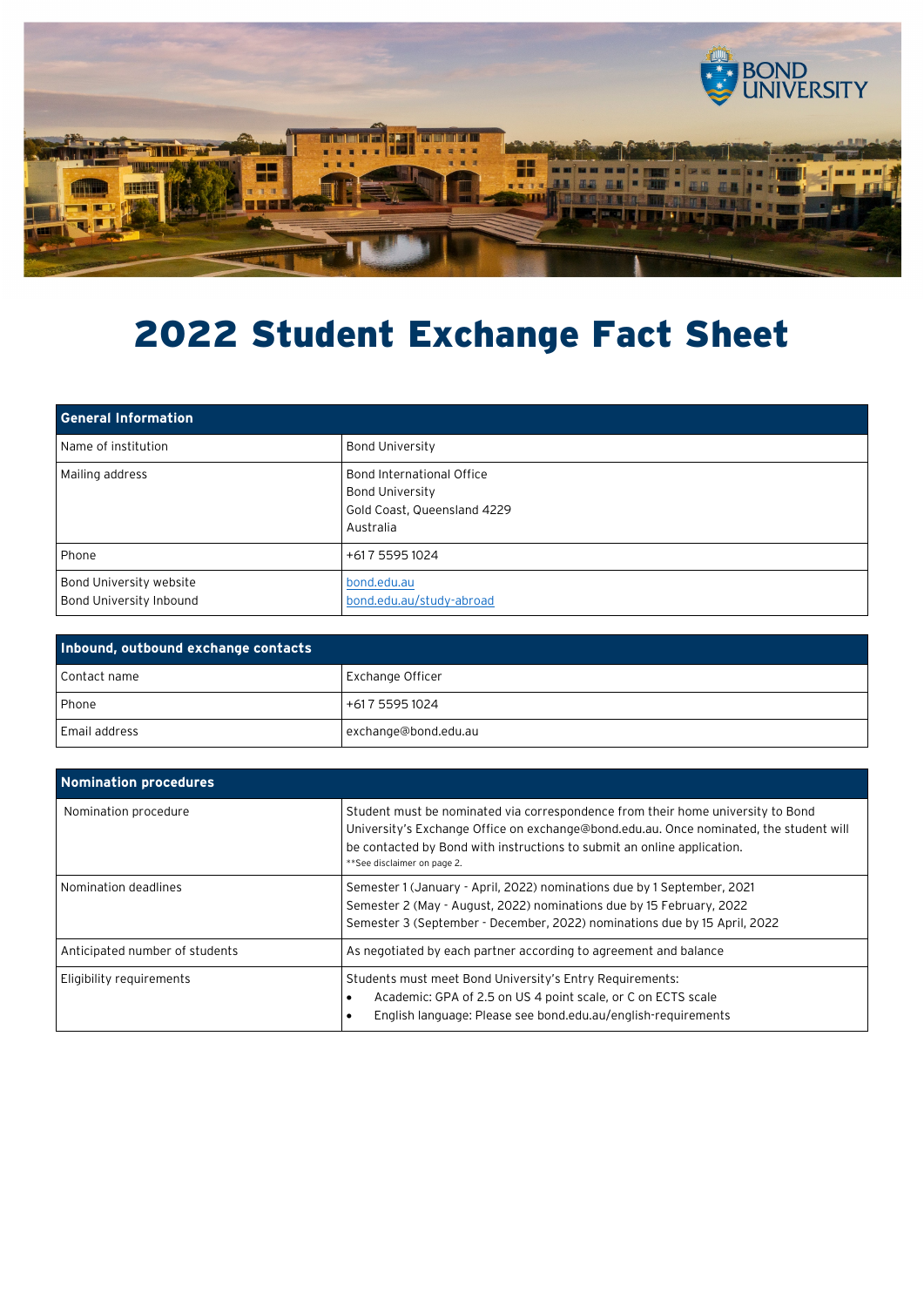| <b>Application procedures</b>   |                                                                                                                                                                                                                                                                                                                                                                                                                                                                                                                                                                                                                                                                                                                                                                                                                                                                                             |
|---------------------------------|---------------------------------------------------------------------------------------------------------------------------------------------------------------------------------------------------------------------------------------------------------------------------------------------------------------------------------------------------------------------------------------------------------------------------------------------------------------------------------------------------------------------------------------------------------------------------------------------------------------------------------------------------------------------------------------------------------------------------------------------------------------------------------------------------------------------------------------------------------------------------------------------|
| Application procedure           | Exchange Officer at Bond receives email from partner institution with details of<br>1.<br>nominated student/s<br>2.<br>Email response sent to partner institution. Acceptance will be based on agreement<br>type and current exchange balance<br>3.<br>Students must then complete Bond University online application apply.bond.edu.au<br>4.<br>Student will select six to eight Bond subjects for approval via the online application<br>5.<br>Once the application is submitted, it will be assessed within two to four weeks<br>Student will be notified of their application outcome via email<br>6.<br>7.<br>Student must accept the Offer and make payment for Students Services and Amenities<br>Fee and Overseas Student Health Cover (OSHC)<br>Bond will then issue a Confirmation of Enrolment (CoE). Student will require the CoE<br>8.<br>document to apply for a student visa |
| Application deadlines           | Applications for Semester 1 (January - April, 2022) are due by 15 September, 2021<br>Applications for Semester 2 (May - August, 2022) are due by 1 March, 2022 Applications for<br>Semester 3 (September - December, 2022) are due by 1 May 2022                                                                                                                                                                                                                                                                                                                                                                                                                                                                                                                                                                                                                                            |
| Required / supporting documents | Academic transcript, grading scale, English Language Proficiency documents (if required),<br>formal nomination and copy of photo page of passport                                                                                                                                                                                                                                                                                                                                                                                                                                                                                                                                                                                                                                                                                                                                           |

| <b>Subject availability</b>          |                                                                                        |
|--------------------------------------|----------------------------------------------------------------------------------------|
| Study areas / course information     | apps.bond.edu.au/subjects                                                              |
| Restricted courses (if any)          | Subjects must be approved by the Exchange Officer                                      |
| Courses available in English         | All                                                                                    |
| Courses available in other languages | Foreign language courses only - Spanish, French, Chinese and Japanese Language studies |
| Course load (minimum and maximum)    | 3 or 4 subjects (30 - 40 credit points)                                                |

| Academic calendar                             |                                                                                                                               |
|-----------------------------------------------|-------------------------------------------------------------------------------------------------------------------------------|
| Semester dates<br>**See disclaimer on page 2. | Semester 1: 17 January - 27 April, 2022<br>Semester 2:16 May - 20 August, 2022<br>Semester 3:12 September - 17 December, 2022 |
| Academic Calendar                             | bond.edu.au/academic-calendar                                                                                                 |

| Accommodation - 2020     |                                                                                                                                                                                         |
|--------------------------|-----------------------------------------------------------------------------------------------------------------------------------------------------------------------------------------|
| On-campus accommodation  | bond.edu.au/accommodation                                                                                                                                                               |
| Off-campus accommodation | Please contact the Exchange Office for off-campus accommodation options or visit<br>bond.edu.au/current-students/services-support/services/student-housing/off-campus-<br>accommodation |

| Student services              |                             |
|-------------------------------|-----------------------------|
| Student Learning Support      | Yes                         |
| Disability Support            | Yes                         |
| International Student Support | Yes                         |
| Medical and Psychology Clinic | Yes                         |
| Contact details               | bond.edu.au/student-support |